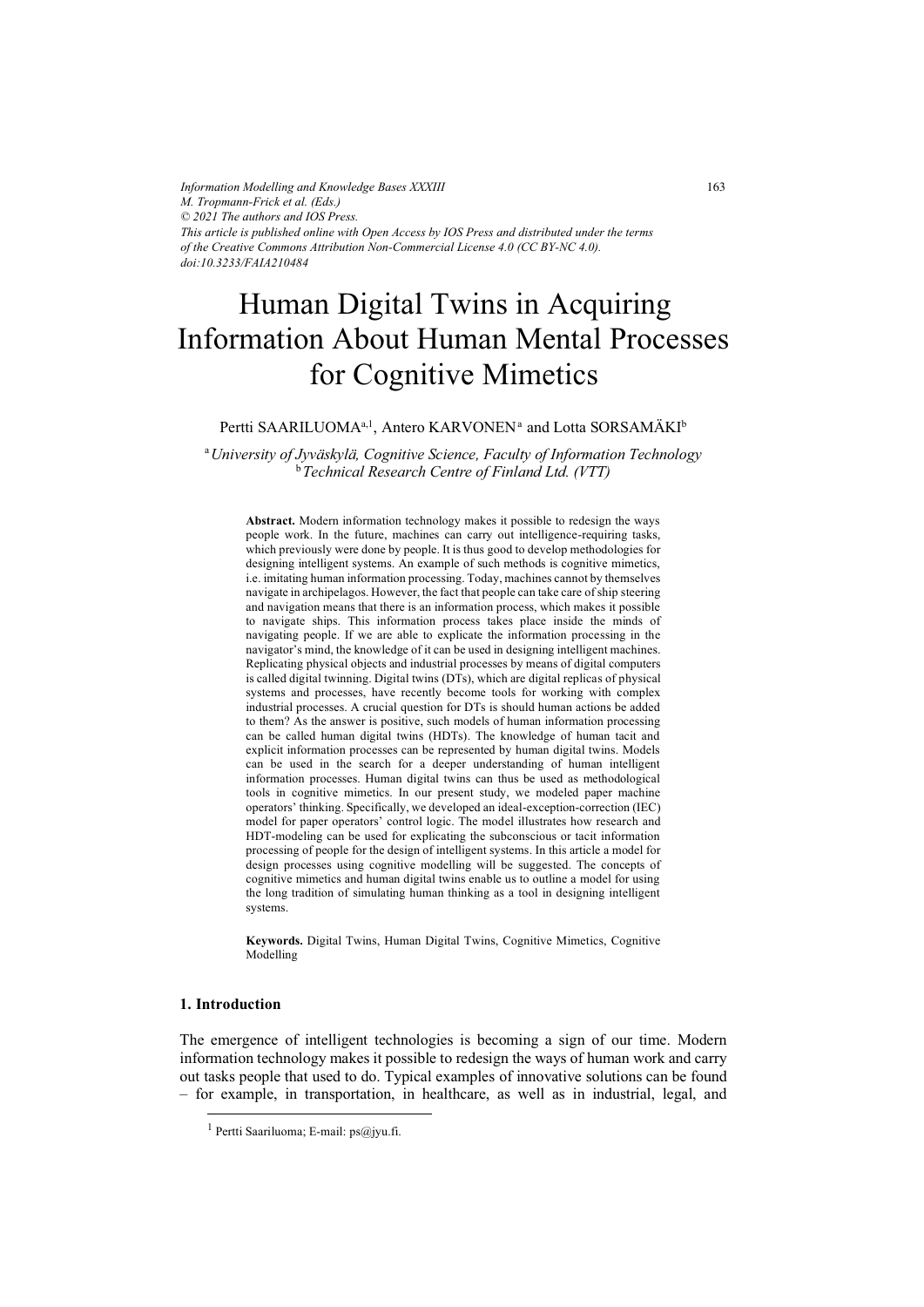administrative information processing [1][2][3]. People can be freed from many routine tasks, if only it is possible to innovate, design, and develop solutions taking care of human functional roles. The emergence of intelligent societies and artificial intelligence (AI) technologies is a central challenge of our times. Therefore, it is essential to develop methodological practices to enable designers to create working artefacts taking care of human roles in practical tasks.

Machines have always been designed, developed, and manufactured to enable people to reach their action goals [4][5]. People have their needs, which motivate their actions. In the beginning, there were only simple tools, such as hand axes or spears. However, by means of elementary technologies, it was possible to construct huge buildings, from palaces to pyramids [4]. After the development of precision work and steam energy, it was possible to begin industrialization, which used mechanical machines and later electromechanical systems. Finally, electromechanical technologies led to information technology with the rise of computing as the latest game-changer [6] [7] [8].

Industrialism changed the way people worked and lived. There is no doubt that information technology has already changed and will again change how people satisfy their needs and carry out work processes. One essential property of computational thinking is the possibility to create intelligent technologies, which can carry out intelligence-demanding tasks [9][10][11]. Traditionally, people have had to operate machines as there are numerous control decisions to be made, which could not be done by machines. Automatization, AI, autonomous technologies, and machine intelligence will free people from many present jobs, as they already have done. However, before it is possible to replace people in intelligence-demanding tasks with machines, it will be necessary to innovate, design, develop, and manufacture technological solutions capable of taking care of these tasks.

It is important to think about the foundations of how to design intelligent technological solutions. Here, we will begin with a simple idea. If people today are able to carry out some intelligence-demanding tasks, knowledge of this could be used to solve the problems of designing intelligent technologies for various contexts. If people can navigate ships through complex archipelagos, it is clear that there exists an information process that can carry out such a task. Logically, designers should be able to use the knowledge of the present information process to develop intelligent machines to take care of the same task.

In cognitive research, the idea that the same information process can be carried out by different physical entities is called "multiple realizability" [12]. For example, people are able to do mental calculation; however, pocket calculators can also effectively realize the processes of calculation. The focus or research should not thus be on the physical entities realizing information processes, but the information processes themselves. Information processes provide an independent level of conceptualization. The problem transforms into how designers can best acquire and use the knowledge of human information processes in creating intelligent technologies.

Our approach fleshes out a concrete question: how designers can use cognitive modelling of human thinking in design processes. Suggestions to this direction has been made sometimes in the past [13][14][15][16][17][18][19]. In this article a model for design processes using cognitive modelling will be suggested. The concepts of cognitive mimetics and human digital twins enable us to outline a model for using the long tradition of simulating human thinking as a tool in designing intelligent systems.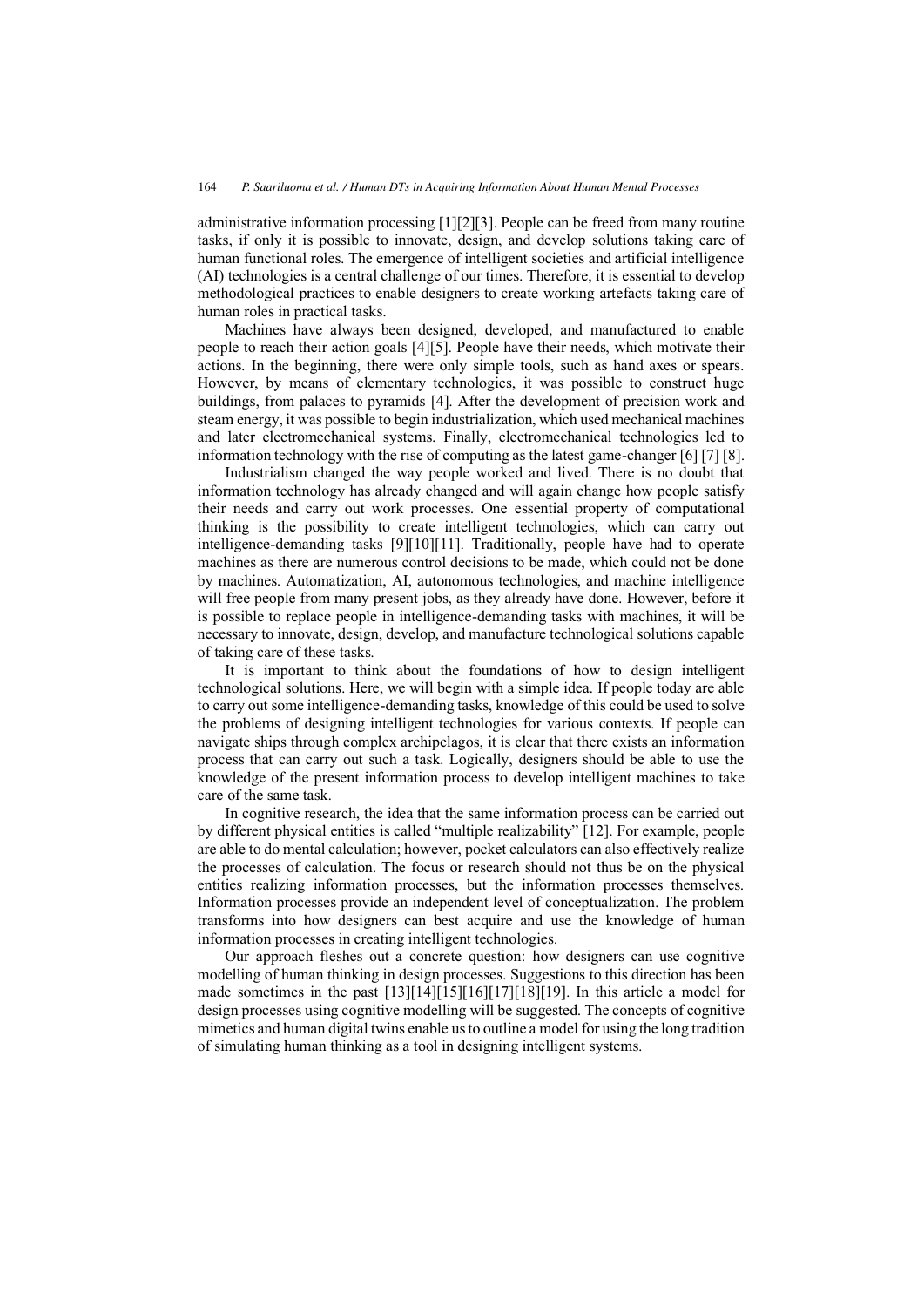## **2. Content-based thinking**

It is possible to realize information processes in different physical systems from humans and animals to computers. The phenomenon has been termed "multiple realizability" [12]. The use of multiple realizability in designing intelligent systems is possible, if one knows how people process information in some particular tasks. A necessary presupposition for constructing a pocket calculator is to know how people process arithmetic information. The goal of our work is to understand how paper machine operators process information in their work. Our focus is on the contents of processed information and for this reason our approach has been called content-based analysis of human information processing [20][21] [5].

The roots of content-based thinking can be found in the history of cognitive science. Content-based thinking begins with Turing's [7][11] modeling of the mathematical mind and his idea that machines can process information like human beings. Newell and Simon [16] developed Turing's thinking. They assumed that people are information processing systems and unlike Turing [11], they began to study empirically how the human mind operates [16]. They modeled human information processes computationally and initiated a wide research on the role of capacity in human information processing [22], overviewed in the collection by [23].

However, the early tradition gave much more weight to limited capacity than to mental contents, because the analysis of limited capacity as an explanatory ground was highly successful in working with problems of human technology interaction [22] [24][25][21]. Furthermore, the figure of Shannon [26] and his information theory influenced this as well [27][8]. Shannon's information theory was essentially capacityoriented, as he deemed the contents of messages irrelevant (to the engineering problem) [26].

Newell and Simon [16], as well as many other researchers, saw the problem of mental content but paid much less attention to it than the problems of the limited capacity of human information processing. The focusing on mental capacity instead of mental contents has not been good for developing intelligent technologies, because the essence of human information processing is in its capacity to analyze, process and create new mental contents [21].

Some steps towards the analysis of mental contents can be found in concepts of cognitive simulation models, such as production systems [28][22][16], theories of mental models [29][30], and semantic networks [28][31]. From the present point of view, the use of these concepts has rather turned on the human limited capacity to have these entities in working memory and mind than on their information contents. On the other hand, the ground concepts created over the past four decades may in the future be effectively used in analyzing how people process mental contents.

Content-based analysis of information processing requires that the researchers are able to learn to understand the actual content of people's minds. This fact entails some prerequisites of the research process. Content-based analysis is different from those approaches that analyze human action on the external level. Content-based thinking focuses on the internal properties of information processes [16][20]. We do not deny the importance of the action level studies. These studies provide one element of understanding. Our purpose is, however, to point out the importance of internal information processes, which make it possible for people to guide and control, in this case study, paper machines. Ultimately, the explanation and the reason for particular actions is in the mental contents (conscious or unconscious) of actual human operators.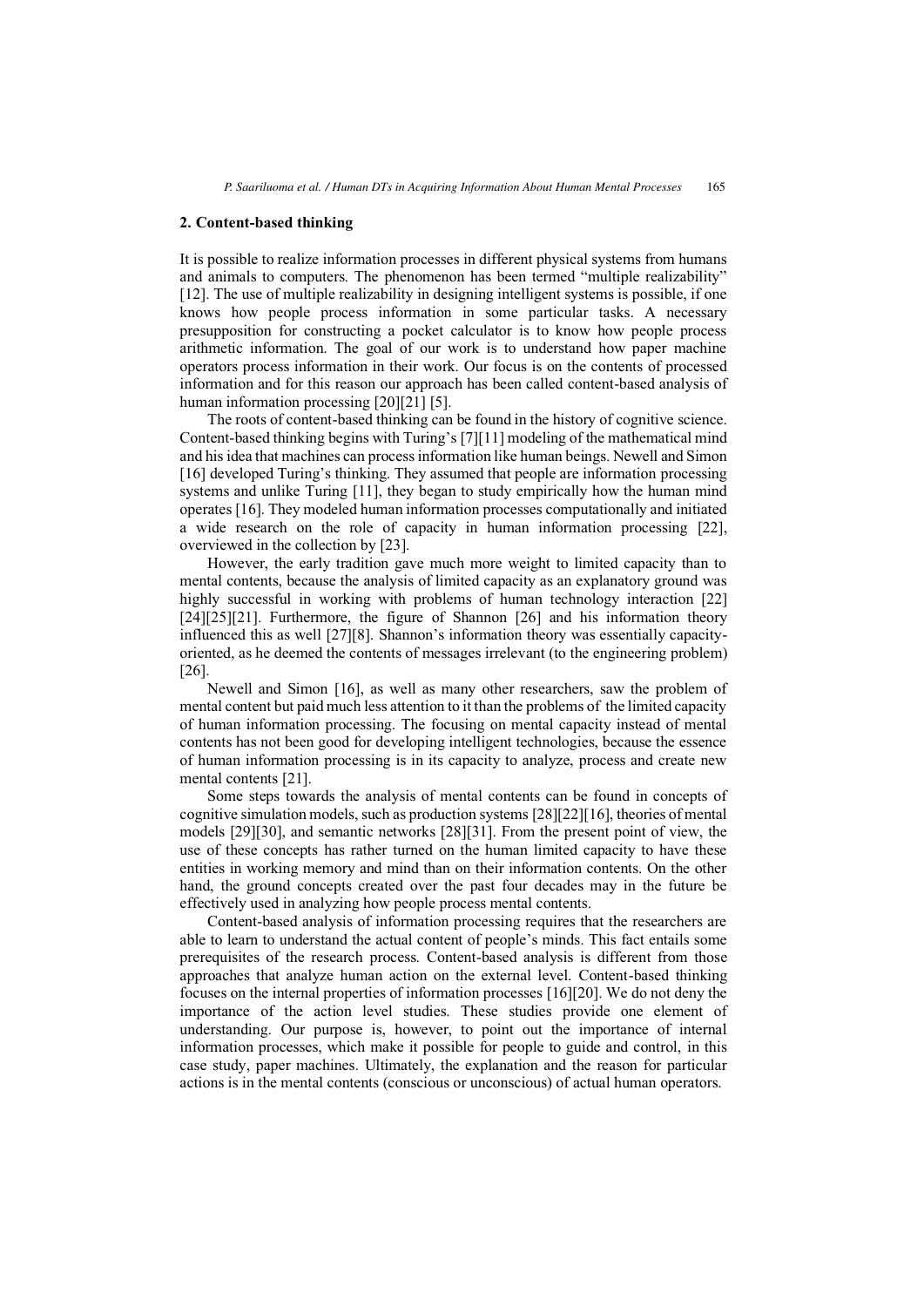Content-based analysis of human information processing has several phases. Firstly, it is important to collect raw data on information in the minds of operators in different situations. This can be done with a number of qualitative methods used to explicate mental contents [32][33]. Typical examples of data collection methods are protocol analysis [32], observation, discourse analysis, narrative methods, documentary analysis interviews, focus groups, and even qualitative tests [33]. The main goal of data collection is to get as good an idea as possible about how operators, or people in general, mentally represent their work situation and respective actions.

Explicating mental contents, i.e. information contents of mental representations is the core activity of content-based analysis [21][34]. The raw data must be turned into explicit descriptions of mental contents as this is the way one can use mental contents as explanatory ground for human actions. For example, if paper machine operators represent in their mind that the process runs too fast, they reduce the machine speed following their mental models for the situation [35]. If they misinterpret and misrepresent the same situation, it is possible that their actions will lead to operational failures. Thus, the mental contents of the operators make it understandable why they choose a nonoptimal manner of action. To be able to analyze and to explain such situations, researchers have to have a clear idea of the mental contents of operators in the particular situations.

An understanding of the action-relevant mental contents enables a researcher to study the digitalization of intelligent information processes. As people are able to carry out the intelligence-demanding task, knowledge of how people process information is vital for developing technical artefacts, which can carry out the same tasks.

## **3. Cognitive mimetics in designing intelligent technologies**

Existing intelligent information processes can be used to develop new information processes in new physical entities. The process of developing new information processes on the ground of old ones can be called mimicking. Mimetic design, more broadly, is one important method of design today.

Mimicking nature is a well-founded branch in technology design [36]. Mostly its focus has been on creating physical entities by taking inspiration from the solutions found in nature. This kind of design thinking is called biomimetics or biomimicry. The main idea of biomimetics is to solve complex technical problems by imitating the solutions that nature has developed for similar problems. Many physical artefacts from clothes, spades, and airplanes to Velcro tape, have their origins in biomimetic design. However, in developing intelligent technologies, a new model of mimicking is required. Instead of mimicking biological structures, it is good to focus on human information processes and imitate them in developing intelligent systems. Mimetics based on an analysis of human information processes in developing intelligent technological solutions can be called "cognitive mimetics." [37]

The basic shape of any mimetic design process has a source S, a target T, and a mapping (m) relation between them. Broadly speaking, for cognitive mimetics the source is the human mind and the target is a computer system.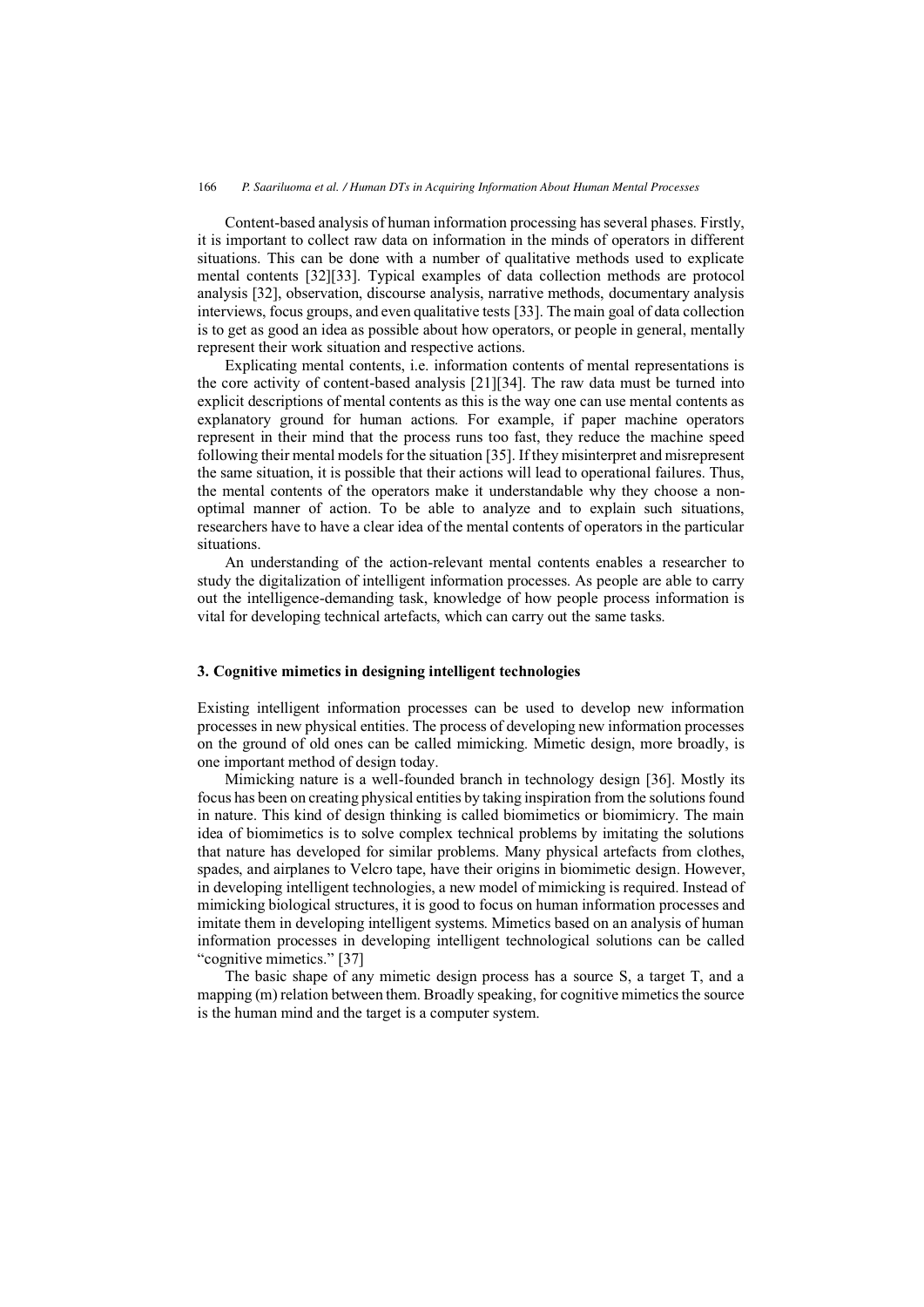

Figure 1. Mimetic mapping. S: Human mind, T: Simulation model.

Both the source and the target include here aspects such as context, environment, task, and task requirements. What the designer is looking for in mimetic design is, first, what makes the source (s) an effective solution in its context, and second, how to map (m) or transform that into a technological form (t). Thus, the process can be understood as "an abstraction to concretization loop," where ideas are abstracted from the source and transformed into designs and concrete results.

An important aspect are the appropriate abstraction(s) of the source. A bird achieves flight (source) in the air (source environment) exploiting aerodynamic laws (abstraction of the coupling), for example. It achieves propulsion, lift and can control itself (abstract task requirements). From a mimetic perspective, these are among the right abstract ingredients for *human* flight, and yet, da Vinci's idea of copying the wing-flapping of birds was not the best path. This is the basic issue around multiple realizability in mimetic design – one does not get very far by direct copying, because the context of the target constrains possibilities in its own way (and indeed is constructed around those constraints). Importantly for us, the same is true for computers and intelligence. Computers have their own way of working and in the way they process information and mimetic solutions must be built around those constraints. Of course, nothing stops an inventive person from redesigning computers' operational principles through mimetics, but that is not our focus here. The crucial point for now is that the noetic resources, to borrow a term from [38], used by the human in completing intelligence-requiring tasks in a context, constitute the source for cognitive mimetics. The core issue that the mimetic design perspective brings to the surface is how the triplet *source, mapping and target* can be effectively achieved. This is at its' core the fundamental question for which we are seeking to model a particular solution for in this paper.

#### **4. Human digital twins in explicating tacit knowledge**

A difficulty with analyzing human information processing is that most mental contents are subconscious or tacit [39]. People are not aware of what they should do. Therefore, it is necessary to investigate the tacit levels of information in human mind in order to get a reliable and valid picture of how people process information during intelligencerequiring tasks.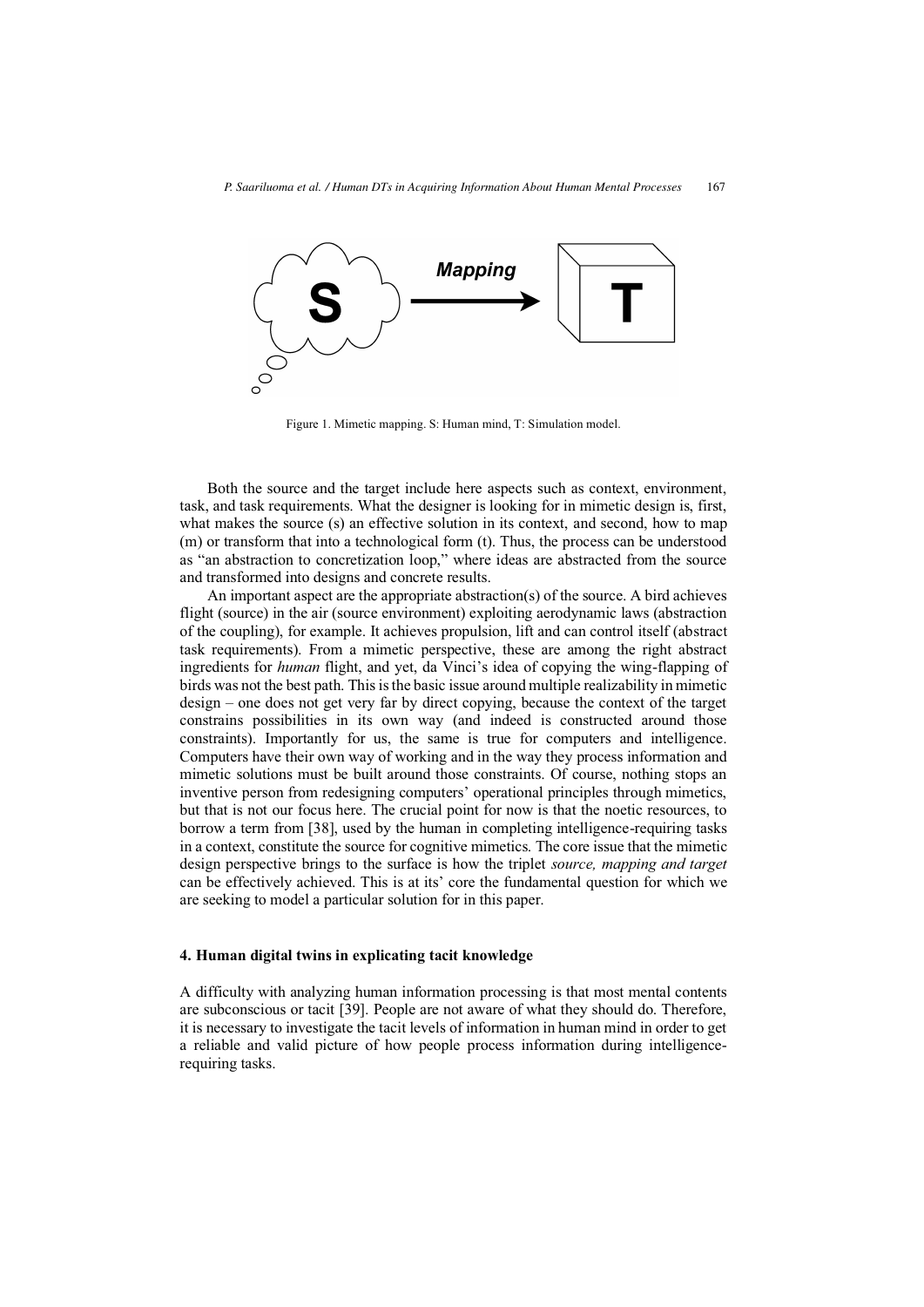One way to obtain a deeper understanding is to get a clear method of explicating mental contents, and a good method for presenting how information processing works in the minds of people. In the research on human information processing and thinking, it has been thought that computer simulations might provide a means to represent what happens in human minds when, for example, they solve difficult problems [22][16].

Originally, the idea of imitating human thinking by means of computer programs was presented by Turing [7][11]. Actually, the basic model of computational algorithms has been the Turing Machine, which is a model of how mathematicians think [40][7]. After Turing, Newell and Simon [16], among many other researchers, began to develop the idea that people are some kind of computers [41].

Recent work on mimicking physical objects and industrial processes by means of digital computers has been called digital twinning. Digital twins (DTs), which are digital replicas of technical systems and processes, have recently become a tool for working with complex industrial processes [42]. They model components and functionalities of the systems and, therefore, support design, operational planning, and maintenance. A crucial question for DTs is how should human actions be analyzed? When are they relevant? How should human digital twins be modeled? From which level of abstraction should the human be analyzed? These questions and possibilities are a natural follow-up from the original DT prospect and have been identified in parallel by at least [43] [44] and [45]. As mimetic design shows, there are legions of different levels of abstraction' (LoAs) [46] one can take on the human. What is a rational and pragmatic level of abstraction is dictated by the purpose of the human digital twin (HDT). If the HDT is about physical ergonomics of a workplace, one is likely to look at anatomical models [42]. If, on the other hand, it is about human action with respect to technology, a good LoA could be the cognitive perspective. If the model is used to analyze fuel combustion processes in a turbine, user knowledge is of less relevance than in the case of thinking how the users control artefacts. As digital twins typically take a wide perspective into a technical system, it becomes likely that human action should often be included in the twins. For this reason, it is vital to discuss different approaches to modeling human actions as parts of digital twins.

Human digital twins (HDTs) are models of human actions when interacting with technologies. They can focus on narrow issues such as usability and even user experience, but there are no obstacles to modeling technical artefacts as parts of human work and human life. The issues of designing human machine collaboration processes can benefit from digital twinning, but they can also be used, for example, to explicate expertise and other types of tacit knowledge. This in turn can be used for artificial intelligence (as in cognitive mimetics) and many other purposes, like learning and developing organizational knowledge. In traditional engineering, such as building cyber physical systems, interacting with human actions can be seen as functional machine elements. This means that a number of machine functions are supposed to wait for input from users. Thus, car drivers have a set of controls they can use to get their car to behave as they want. In such examples, people are seen as a kind of input machine. However, it is also possible to study how it is possible for people to use technical systems. Usability, UX (user experience), and life-based design are typical examples of looking at human– technology interaction through the concepts of cognitive and human research [5].

Human digital twins are likely to present the next frontier of digital twinning. We have here only scratched the surface of their possibilities. We will next outline through a case study one approach for human digital twinning, oriented around the mimetic perspective. One way to understand our approach is to see it as a first layer of intelligence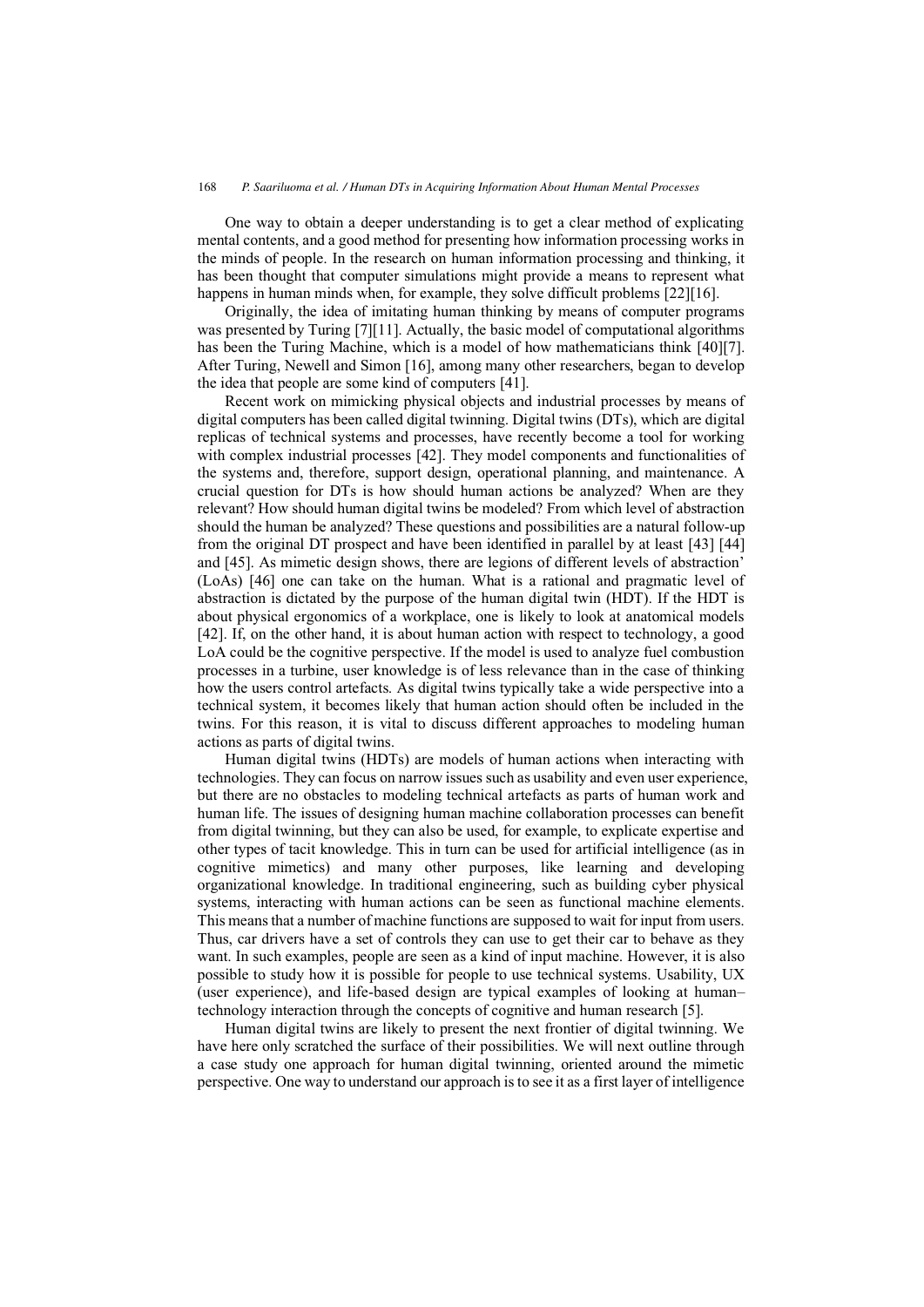on a digital twin of a factory process. It is about *control* [47] which is directly based on the empirically acquired mental contents of operators in a specific context. The model may appear simple, but its' function is to provide a demonstration how cognitive simulation can be integrated with design thinking as a way of explicating tacit knowledge.

## **5. Our domain – paper machine operators' information processes**

Paper machines produce paper fast and in large quantities. They transform pulp suspensions, containing even more than 99% of water, to paper webs in seconds. The web is dried to 1.5–10-meter-wide paper sheets with less than .02 mm tolerance at a speed of over 80–90 km/h. Obviously, paper machines require high-precision engineering, and they are no less complex than big airplanes. Papermaking has a number of human-driven process parts, which may eventually be replaced by intelligent technology solutions. Interestingly, paper machines have a kind of mimetic origin: "The Fourdrinier machine represented a straightforward mechanization of what was formerly done by hand." [48]. Automation, more broadly, is the continuation of this same trend but it begins to encompass the further mimetics of the information processes, rather than manual labor of paper-machine operators. The first proportional-integral-derivative (PID) controller, for example, was a technical solution directly based on the anticipatory mental processes of a steersman in ships [49][50]. Our work here can be placed into this continuum by applying cognitive perspectives to the problems of creating digital intelligence for paper industry processes.

The studied environment was a pilot scale paper machine designed for research purposes. This means that in contrast to industrial-sized paper machines, paper grade changes and optimization of running parameters take place far more frequently (even several times within an hour). Interviews with the operators showed that this means that the process is run more manually than normal paper machines and therefore it requires more human thought and action. On the other hand, pilot runs are, in general, not so different from the operation of normal paper machines. In both cases, there are targets for the paper specifications and the operator's task is to align the process and the raw materials with those goals. However, in the pilot environment there may be fewer variables to consider and adjust than in normal paper machines. Here, the focus is typically on optimal conditions against a few – and even, in some cases, only one – variables and there is flexibility with the rest. In industrial paper machines, the product must be as good as possible, and conditions of the run are secondary and may be suboptimal.

In the studied pilot paper machine environment, the operator works in a control room that is separated from the paper machine by a windowed wall. The process is operated and controlled through four medium-sized computer screens. The operator obtains information from the process by four principal means:

1. Graphical and numerical information from the Valmet DNA Distributed Control System (DCS) and the Trimble Wedge data analytics system. The Valmet DNA is a user interface that gives the operator the control of all processes. Through the DNA, the operator sees the prevailing process conditions (flows, levels of tanks, consistencies, pressures, etc.) and the operation status of the main process equipment (opening degree of valves, running of pumps, etc.), and is able to adjust/control the process. The Wedge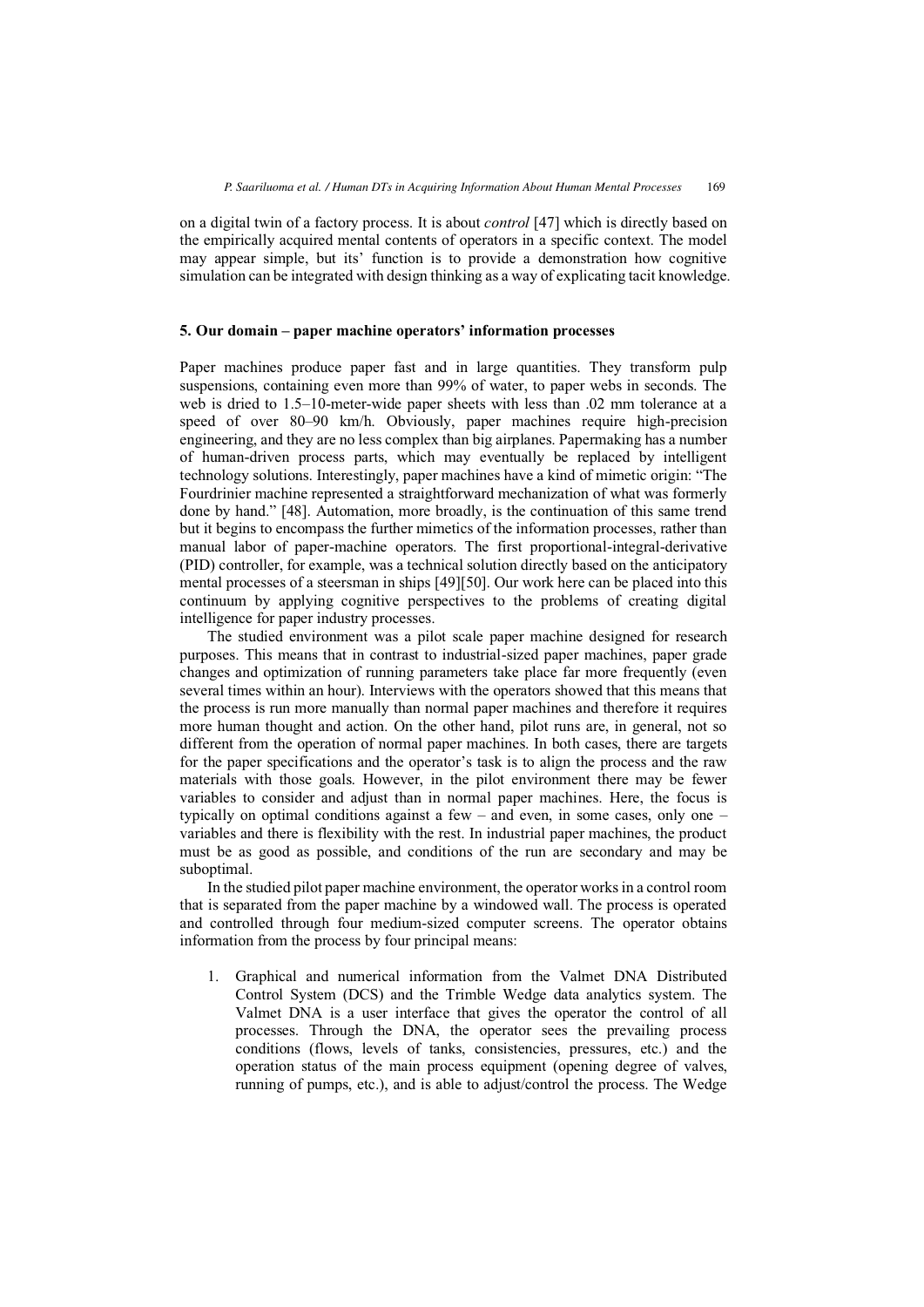data system, on the other hand, contains over 600 online measurement points from the pilot paper machine. With Wedge, the operator may follow the changes in the most important process parameters online as well as check the historical trends of the parameters.

- 2. Visual information from several cameras placed around the paper machine through a screen. The operator may also observe some parts of the process directly through the windowed wall.
- 3. Audio information (radio communication) from operators (2–3) in the field. The communication concerns mainly the tasks and task-status communication, and information transmission.
- 4. Audio information from the paper machine system. This is a largely tacit dimension where sounds, especially expected or anomalous, are used as an additional source of information. For example, the sound of a pump changes when the level of the tank it is pumping is below the level detectable by the level controller. This can be used as information to stop the pumping.

In the studied pilot paper machine, four operators run the process. Three of them operate in the field, i.e. in the immediate vicinity of the machine. Their tasks include manual procedures like sampling, opening valves, feeding the tank with fiber, etc. They communicate with the fourth operator via radio phones. The fourth operator operates in the control room and has the main responsibility. The operator controls and adjusts the process with the DNA system. He performs a set of actions during the start-ups and shutdowns of the machine, which is fairly routine. However, adjusting the process during the actual trial point to achieve the set targets for the end product or running parameters is not so straightforward. Achieving the specifications for the end product or a sufficient runnability of the machine with a totally new raw material requires thorough knowledge of how the machine works, the capability to exploit know-how and theory from earlier pilot runs, and also fast problem-solving skills. Even though every pilot trial point is unique, the operator utilizes the experience from earlier trials.

The research material was collected by video recording. The camera was positioned "over the shoulder" of the operator and mainly captured the screens that showed the process control system(s). The main idea was to capture sound, namely the think-aloud protocols of the operators. The operators  $(n = 2)$  were reminded to say what was on their minds and what they were thinking or watching. All in all, we captured approx. 7 hours of material, which was then transcribed into text and analyzed into episodes and phases. This analysis is still ongoing.

# *5.1. Examples from the protocols*

We collected verbal think-aloud protocols on operators during work [32]. The main goal was to collect information about the basic structure of operators' thoughts in order to model them. The following presents an excerpt from protocol materials to demonstrate the highest-level structure of operators' actions.

## **Example 1. The Fluctuating Flow of the Headbox Feed Pump Episode:**

K1: [0:20:12] What are you looking at?

M1: [0:20:14] The speed of the middle ply alters quite a bit, sometimes it is 25 and then 34. [pause 5 s]

M3: [from the radio] [0:20:26] What do you mean by speed?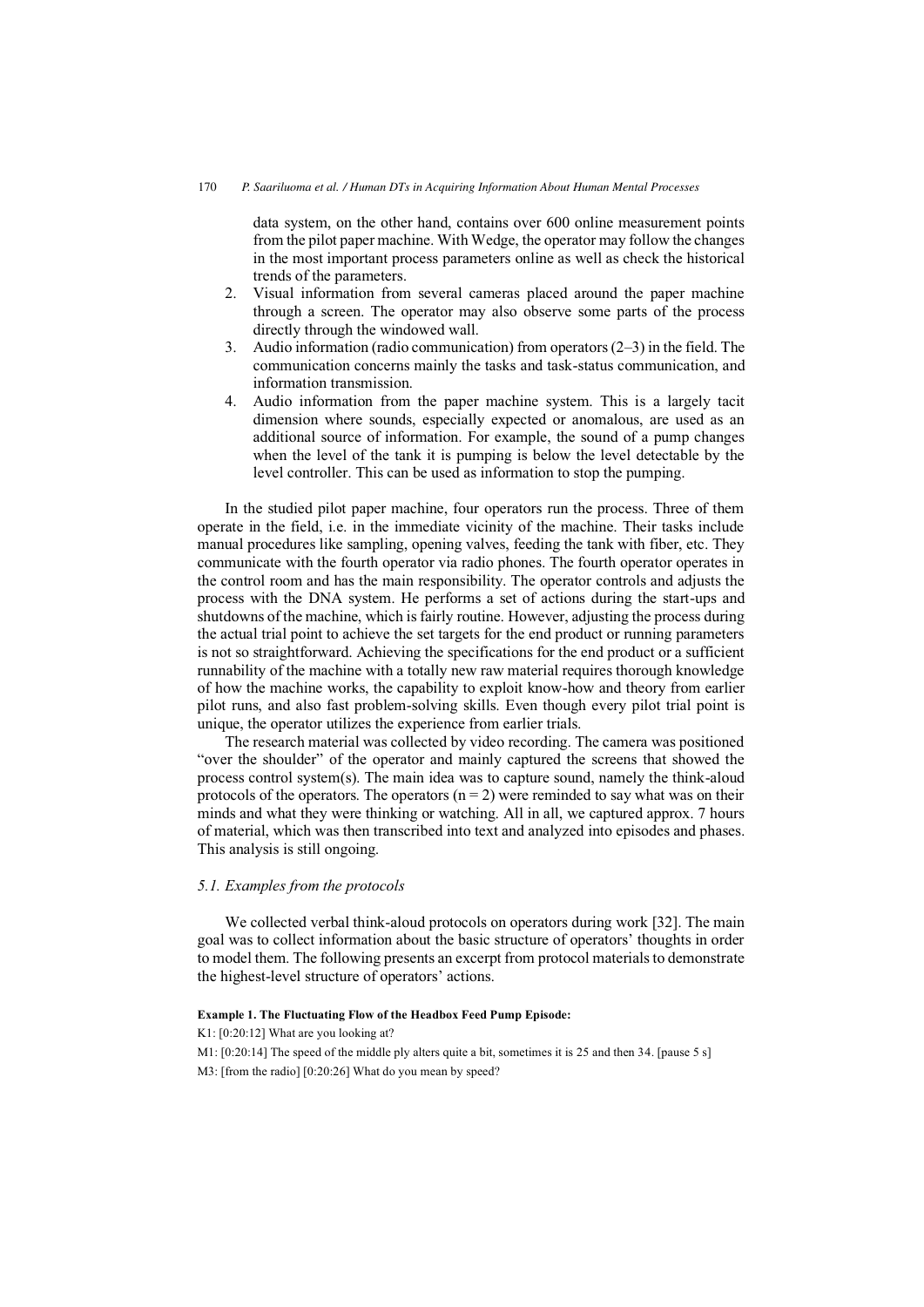M1: [responds] [0:20:31] I mean volume flow [pause 5 s]

M3: [from the radio] [0:20:41] (inaudible) a lot of fluctuation (inaudible) by eyesight. [pause 11 s]

M1: [responds] [0:20:54] 26–37, fluctuates between there.

M3: [from the radio] [0:21:01] Is air removal on? [pause 7 s]

M1: [responds] [0:21:10] No, I'm putting it on. [thinks aloud] [0:21:12] So the air removal had been left off

[pause 5 s] [talks to radio]  $[0:21:23]$  it's on. [pause 12 s]

M3: [from the radio] [0:21:38] (inaudible)

M1: [responds] [0:21:48] Yeah, let's see where it settles. [pause 10 s] [talks to radio] [0:22:02] I'm going to decrease the flow of the headbox feed pump [pause 14 s]

K1: [0:22:21] What are you thinking now?

M1: [thinks aloud] [0:22:26] That [I will decrease] the headbox feed pump, so that the flow doesn't go too high. [0:22:37] Now it is pretty good, fluctuates between 32 and 34, I will try to adjust the (inaudible) [pause 10 s] [0:22:55] That's why it was fluctuating, the air removal was not on. [pause 12s]

In a nutshell, the ideal state was violated by the fluctuating flow of the headbox feed pump. This resulted in a quick problem-solving episode, where the field operator suggested that it might be because the air removal was not on. Turning it on corrected the fluctuation.

The follow-up interview showed that this cause was "a classical one," accounting for 95% of cases in their estimation. The second "go-to" reason would have been blockage in the headbox hoses. The operators could list about 10 reasons for the event off the top of their heads.

#### **Example 2:**

M1: [thinks aloud] [0:43:33] Now the level in tank A is a bit high. I'm putting it on manual and reducing the level control, and then putting it back on automatic. [pause 9 s] [0:43:55] Also I will decrease the chemical dosing (so that the density won't go too low.) [0:44:05] Also, I will manually put the dilution water valve to zero (-) [silent talking] to automatic. [0:44:19] Tank A shouldn't overflow, you can follow that from the camera. [0:44:22] If it overflows, you lose fiber. [0:44:29] Now the level is OK, density also pretty close [pause 7 s] [0:44:42] It's coming down pretty fast [the density], I'm going to turn off the chemical pump so it doesn't go too low. [pause 8 s] [0:44:58] Checking the density in tank B, the level in tank A is good, it is in the set point.  $[0:45:21]$  Flows are good, looks like the density in tank A is altering. [pause 11 s]  $[0:45:40]$  (--) I'm looking to see if I still need to do something about it. [0:45:47] No need, its going fine, it is 520 and (--) going down (-) and the (chemical) pump is off, so we are getting close to the trial point. [pause 11 s] [0:46:09] The density in tank A has set to 520. [0:46:16] I have to monitor if it still starts to change (-) [pause 5 s] [0:46:25] Still going down. [0:46:28] Then I must remember to decrease the flow of the headbox feed pump to 32, it is still too high [pause 8 s] [0:46:46] Density is good. [0:46:50] I'm going to decrease the flow of the headbox feed pump a little, just so that I reach the targeted flow. [pause 7 s]

[talks to radio] [0:47:04] Densities are pretty much there. I'll still decrease the flow of the headbox feed pump, so we get the flow right, to 32.

In both examples we can see the same structure. Operators recognize that something is not as it ideally should be. Therefore, they look for methods to correct the state of affairs. Interestingly, the contents of their thinking are not precisely in the ongoing situations, but they foresee how things will go wrong if they don't make their correcting operations. Thus, they anticipate possible future events and actions based on past and present information. This kind of anticipation has long been known to be typical for human thinking [51].

The operators' thought of processes on a higher level apparently take the form of ideal-exception- correction. They see how things are straying from the path they should be on and consequently they understand that they have to do something to prevent things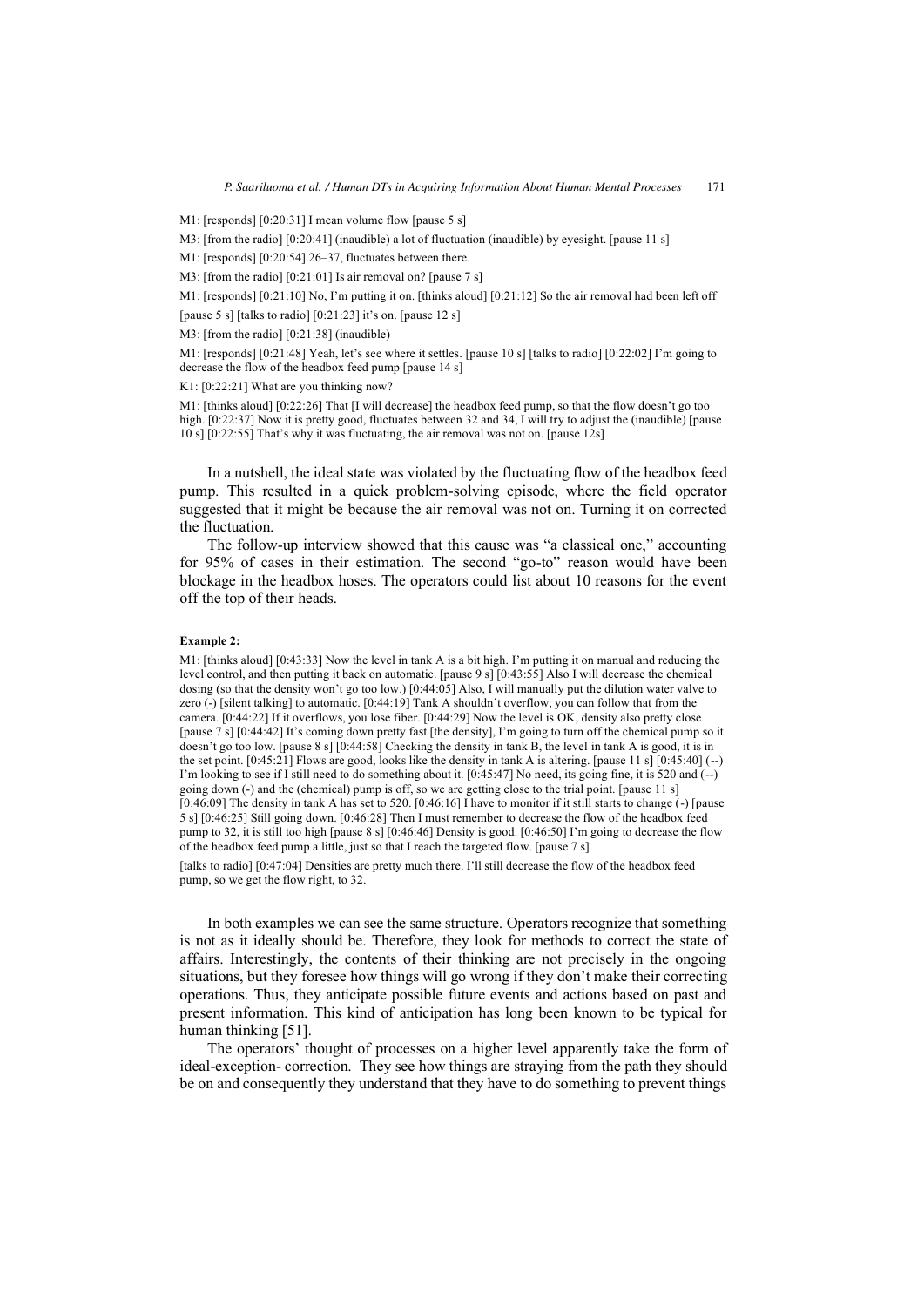from reaching that state. They compare their information on the present state of the process with the idea to find out means to reach an ideal state after correcting operations.

Based on the protocols we can see the basic logic of the operators' 'thinking. They have an ideal state in their minds. What the ideal state is depends on a number of issues, such as the quality of paper they are now producing, the raw materials they have at their disposal, and the state of the production process. Operators encode the present state of the technical process and register exceptions from the ideal. They can register deviations from the ideal state by comparing the present state with the expected ideal. Here it is important that operators can predict possible critical situations based on the indicators they have about the process in its present state and their own knowledge of the paper machine behavior. Finally, operators have in their minds a list of possible corrective actions, which they apply to bring the process to the ideal state.

## **6. Modeling mind IEC\_0.81**

In order to get concrete clarity on the use of a digital twin in acquisition of knowledge on mental contents, we developed a small model for operator information processing called IEC 0.81. The model is a very simple process model, but it contributes as it can be used to develop the use of human digital twins in acquiring information about human information processes in controlling paper machines.

IEC\_081 assumes, based on collected empirical knowledge, that paper machine operators' thinking has an IDEAL-EXCEPTION-CORRECTION (IEC) loop. This means that operators observe the behavior of the machine process by means of measurement instruments and visual contact in the control room. Information is in addition passed "from the field" by other operators who work near the paper machine. When they observe an unexpected state of the process (or rather a deviation from the ideal), they make respective corrective actions following their models for corrective actions.



Figure 2: Ideal-exception-correction model.

The model is based on the idea that all human involvement points (HIPs) can be defined. Such a point is a place in a process in which people become involved in the process. The point entails a set of observation values (OVs) and a set of possible actions (PAs). Since the machines are closed and defined systems, they have for each HIP a limited set of OVs and PAs. All the possible human actions of involvement in the ongoing machine process can be thus defined in terms of HIPs, OVs, and PAs.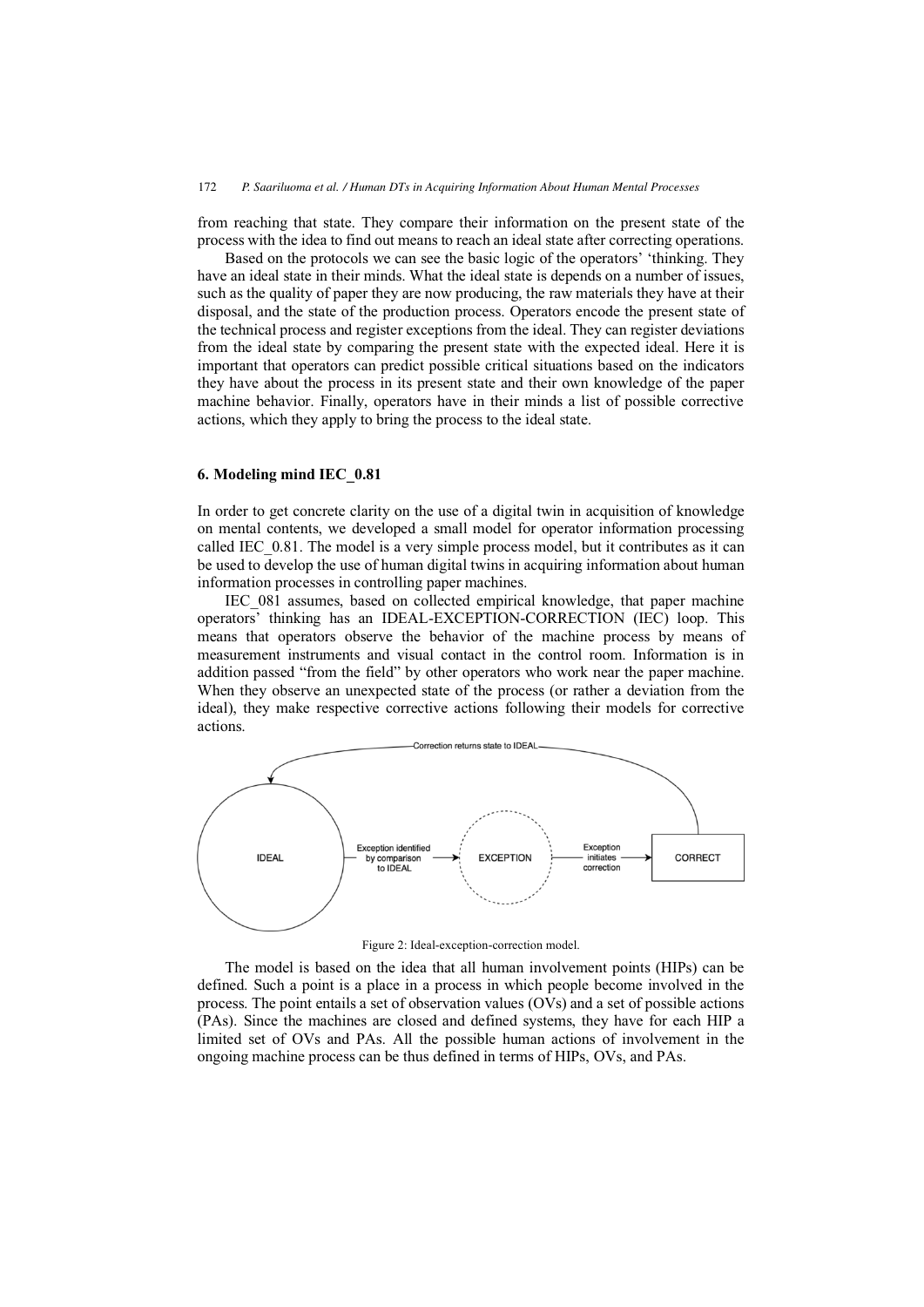In the case of analogue controls, which are in principle continuous, one can digitalize the operations. For example, a rudder that has an infinite number of positions can be divided into a finite number of possible states by means of assuming it is digitalized. As another example, in recordings the voice varies continuously, but it can be represented with sufficient accuracy in digital recordings. Thus, the basic analysis of a finite number of possible HIPs can be kept.

As noted, IEC\_081 is very simple, but it can still give us an idea about the role of digital twin models in information collection. The model gives an interpretation for one possible solution to the problem of how human information processes and their content operate in controlling paper machines. The problem is that in its present elementary state, IEC\_081 does not present the possible HIPs with sufficient accuracy. However, it can point out the open points in the control process and thus direct further collection of information. One can go to the operators and collect knowledge required in the description of HIPs. This in turn is what we have called the "mental contents."

IEC\_081 does not yet have a detailed description of ideal processes, and ideal states, or corrective actions. It does not yet have detailed descriptions of detailed operator actions. Nevertheless, the model can be developed further by studying how operators carry out their actions in different situations. Thus, the model can very effectively aid in directing information collection on operators' mental contents.

The model also enables researchers to test the logic of their interpretation of data. If simulations work, this suggests that the interpretations do not have a problem in their formal structures. If simulations do not work, it means that the interpretations must be reanalyzed. Internally contradictory models cannot be possible and thus simulation makes it possible to perform a self-corrective analysis and interpretation of data on mental contents.

## **7. Discussion: Computational thinking in mimetics**

Intelligent technologies are constructed conceptually on Turing machines [7]. The Turing machine is different from biomimetical artefacts as they are based on analogy between human and machine information processes. Turing machines do not imitate biological structures, but human thinking. Turing's machine was originally a machine version of how mathematicians process information [40][7]. As Turing machines need not limit themselves to mathematical information – for example, the symbols in them could be Chinese letters – they can also be used as models of the mind as an information processing system. Often intelligent technologies, whether theoretical or practical, have their origins in imitating how people process information. Cognitive information processing models describe how people process information [52].

To be able to imitate human information processes, designers need to know what these processes are like. Since vast parts of human information processes are subconscious or tacit, it is not easy to gain a solid understanding of what happens in the minds of people when they carry out some intelligence-requiring task. It is necessary to explicate the tacit information in order to acquire a sufficient understanding of how people are able to carry out these processes.

One method of explication is to construct digital twins, which are computational models of source processes. Here, the source processes would be human information processes and thinking. In basic research, much work has been done to computationally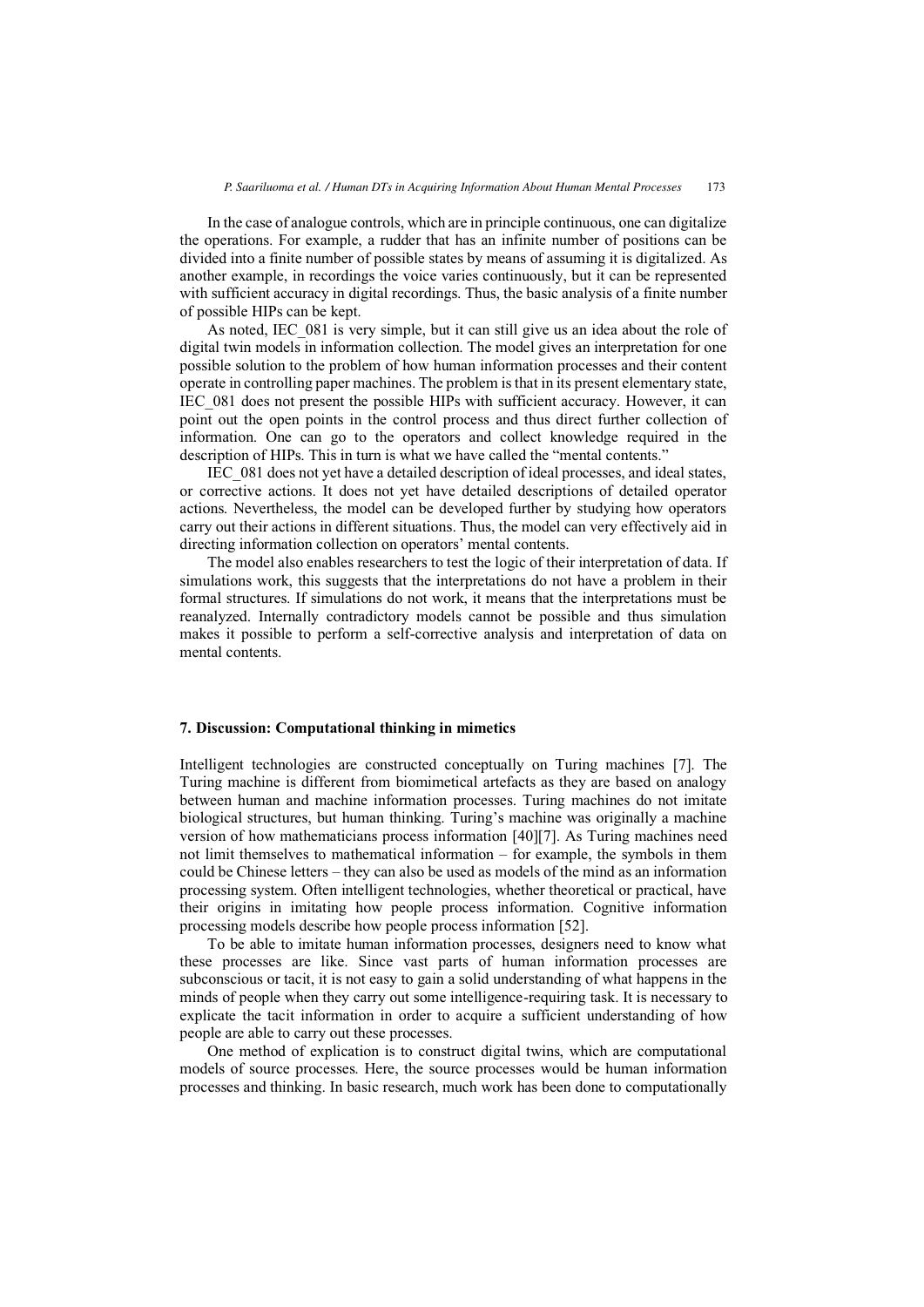model the human information processing system [16][22]. Thus, simulative cognitive psychology can provide many tools for explicating human information processing and thus give ideas for developing intelligent information systems.

Interestingly, we found that modeling can guide empirical research. IEC\_0.81 is a very primitive model for operators' information processing. It basically analyzes how operators detect exceptions and how they revise the processes into the ideal course of affairs. In the present conceptual version of IEC, it tests constantly the state of the machine process in HIPs or human interaction points. They are states in which operators have controls to regulate process. These points are places in which people become involved in the paper process and change them in some way. The ways they can do something is defined by machines.

In the model, all corrective actions are under one function called CORRECT. In order to move forward it is essential to study the mental contents that enable people to do various types of operations typical for CORRECT. Thus, the design of CORRECT functions enables modelers to focus their data collection on definable points in operators' information processing. This means that modeling proceeds through steps, in which researchers collect information about operators' mental contents. For example, the present version of IEC\_0.81 has an operator called "control," but it does not yet analyze the methods of controlling and the connections between states of paper machine and respective controls. This analysis and modeling can be done in later versions. They reevaluate what has been modeled so far to be able to go further.

In data collection, researchers can use the same methodological thinking as above. Only the topic can specifically be focused on the relevant points in operators' information processing. The collection of information can again be based on qualitative methodologies typical to modern psychology [32][33]. The goal of the research process is to explicate tacit and explicit information contents in the minds of operating people.

The process outcome of designing intelligent information processes has an iterative structure. Empirical research of human information processes and especially their information contents are used to model what happens in human minds during some specific information process. The model can be used to direct information collection, and mimetically in generating technical systems that can carry out the tasks.

The main outcome of our research is to show how simulation of human thinking can be used as a part of the designer's thinking and coping with tacit knowledge. Thus, the IEC model is a demonstration of how explicate tacit human information processes for human designers working with intelligence-requiring information processes in industrial systems. Our goal has been to outline a practical approach for designing intelligent information processes from a cognitive mimetics approach [37]. Cognitive simulation models have their role in explicating tacit and subconscious processes within existing human work systems and operationalizing this knowledge in intelligent system design.

#### **References**

- [1] Ford M. Rise of the Robots. New York: Basic Books; 2015.
- [2] Fukuda K. Science, technology and innovation ecosystem transformation towards society 5.0. International Journal of Production Economics. 2020; 220: 3-14.
- [3] Tegmark M. Life 3.0. Harmondsworth: Penguin Books; 2017.
- [4] Bernal JD. Science in History I–VI. Harmondsworth: Penguin; 1969.
- [5] Saariluoma P, Cañas J, Leikas J. Designing for Life. London: Macmillan; 2016.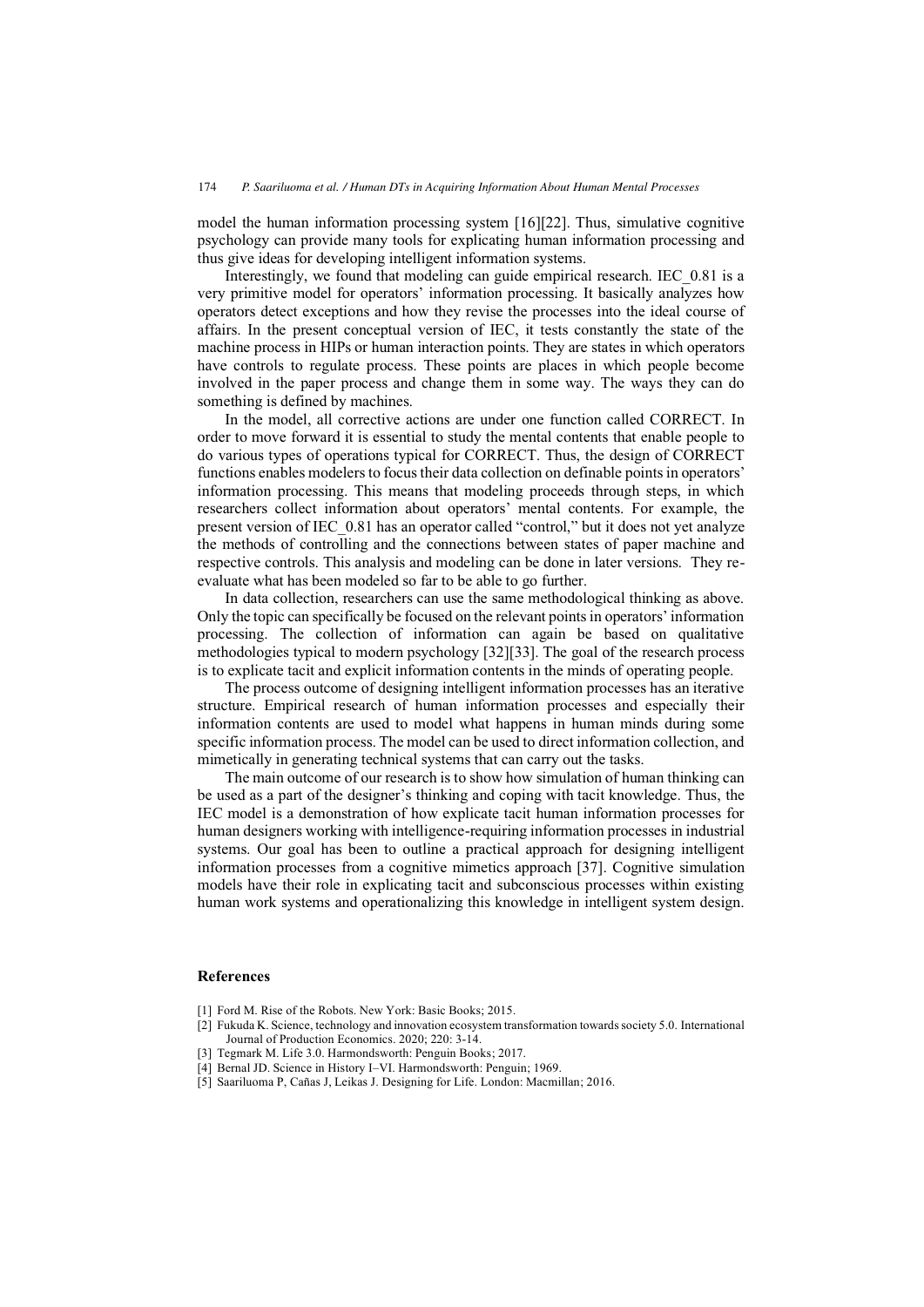- [6] Minsky ML. Computation: Finite and Infinite Machines. Englewood Cliffs, NJ: Prentice-Hall; 1967.
- [7] Turing AM. On computable numbers, with an application to the entscheidungs problem. Proceedings of the London Mathematical Society. 1936–1937; 42, 230–65.
- [8] Waldrop MM. The Dream Machine: JCR Licklider and the Revolution that Made Computing Personal. Viking Penguin; 2001.
- [9] Engelbrecht A. Computational Intelligence. Chichester: Wiley; 2007.
- [10] Russell S, Norvig P. Artificial Intelligence. Upper saddle river: Prentice Hall; 1995.
- [11] Turing AM. Computing machinery and intelligence. 1950; Mind, LIX, 433-460.
- [12] Bickle J. Multiple realizability. In: E. Zalta (Ed.), Stanford Encyclopaedia of Philosophy. 2020 Summer.
- [13] Hollnagel E, Woods DD. Joint cognitive systems: foundations of cognitive systems engineering. Boca Raton, FL: CRC Press; 2005.
- [14] Roth EM, Woods DD, Pople HE. Cognitive simulation as a tool for cognitive task analysis. Ergonomics. 1992; 35(10): 1163-1198.
- [15] Roth EM, Woods DD. Cognitive Task Analysis: An Approach to Knowledge Acquisition for Intelligent System Design. Studies in Computer Science and Artificial Intelligence. 1989; 5: 233-264.
- [16] Newell A, Simon HA. Human Problem Solving. Engelwood Cliffs, NJ: Prentice-Hall; 1972.
- [17] Rescorla M. The Computational Theory of Mind. In: E. Zalta (Ed.), Stanford Encyclopaedia of Philosophy. 2020 Fall.
- [18] Sun R. Potential of full human–machine symbiosis through truly intelligent cognitive systems. AI & Society. (2017) 2020 Mar; 35(1): 17-28.
- [19] Lieto A. Cognitive Design for Artificial Minds. London and New York: Routledge; 2021.
- [20] Saariluoma P. Chess Players' Thinking. London: Routledge; 1995.
- [21] Saariluoma P. Foundational Analysis: Presuppositions in Experimental Psychology. London: Routledge; 1997.
- [22] Anderson JR. Rules of the Mind. Hillsdale, NJ: Erlbaum; 1993.
- [23] Polk T, Seiffert C. Cognitive Modelling. Cambridge, MA: MIT press; 2002.
- [24] Broadbent D. Perception and Communication. London: Pergamon Press; 1958.
- [25] Miller GA. The magical number seven, plus or minus two: Some limits on our capacity for processing information. Psychological Review. 1956; 63: 81–97.
- [26] Shannon CE. A mathematical theory of communication. The Bell System Technical Journal. 1948; 27(3): 379-423.
- [27] Aspray WF. The scientific conceptualization of information: A survey. Annals of the History of Computing. 1985; 7(2): 117-140.
- [28] Anderson JR. Language, Memory and Thought. Hillsdale, NJ: Erlbaum; 1976.
- [29] Johnson-Laird P. Mental Models: Towards a Cognitive Science of Language, Inference, and Consciousness. Cambridge, MA: Harvard University Press; 1983.
- [30] Johnson-Laird P. How We Reason. Oxford: Oxford University Press; 2008.
- [31] Collins A, Quillian M. Retrieval time from semantic memory. Journal of Verbal Learning and Verbal Behaviour. 1969; 8: 240-248.
- [32] Ericsson KA, Simon HA. Protocol Analysis. Cambridge, MA: MIT Press; 1984.
- [33] Patton M. Qualitative Evaluation and Research Methods. London: Sage; 1990.
- [34] Saariluoma P. Chess and content-oriented psychology of thinking. Psicologica. 2001; 22: 143–164.
- [35] Saariluoma P, Nevala K, Karvinen M. Content-based analysis of modes in design engineering. In Design Computing and Cognition. 2006; 325-344.
- [36] Vincent JF, Bogatyreva OA, Bogatyrev NR, Bowyer A, Pahl AK. Biomimetics: its practice and theory. Journal of the Royal Society Interface. 2006; 3(9): 471-482.
- [37] Saariluoma P, Kujala T, Karvonen A, Ahonen M. Cognitive mimetics Main ideas. Proceedings on the International Conference on Artificial Intelligence (ICAI) 2018:202-206.
- [38] Floridi L. What is a philosophical question? Metaphilosophy. 2013; 44(3): 195-221.
- [39] de Groot A. Thought and Choice in Chess. The Hague: Mounton: 1965.
- [40] Petzold C. The Annotated Turing. Indianapolis: Wiley: 2008.
- [41] Boden M. AI. Oxford: Oxford University Press; 2016.
- [42] Barricelli BR, Casiraghi E, Fogli D. A survey on digital twin: Definitions, characteristics, applications, and design implications. IEEE Access. 2019; 7: 167653-167671.
- [43] Saariluoma P, Cañas J, Karvonen A. Human digital twins and cognitive mimetic. In: Ahram T, Taiar R, Langlois K, Choplin A, editors. Human Interaction, Emerging Technologies and Future Applications III: Proceedings of the 3rd International Conference on Human Interaction and Emerging Technologies: Future Applications (IHIET 2020), 2020 August 27-29; Paris, France. Advances in Intelligent Systems and Computing vol 1253. Springer, Cham; 2021.
- [44] Kaivo-oja J, Knudsen MS, Lauraeus T, Kuusi O. Future knowledge management challenges: Digital twins approach and synergy measurements. Management. 2020; 8(2): 99-109.